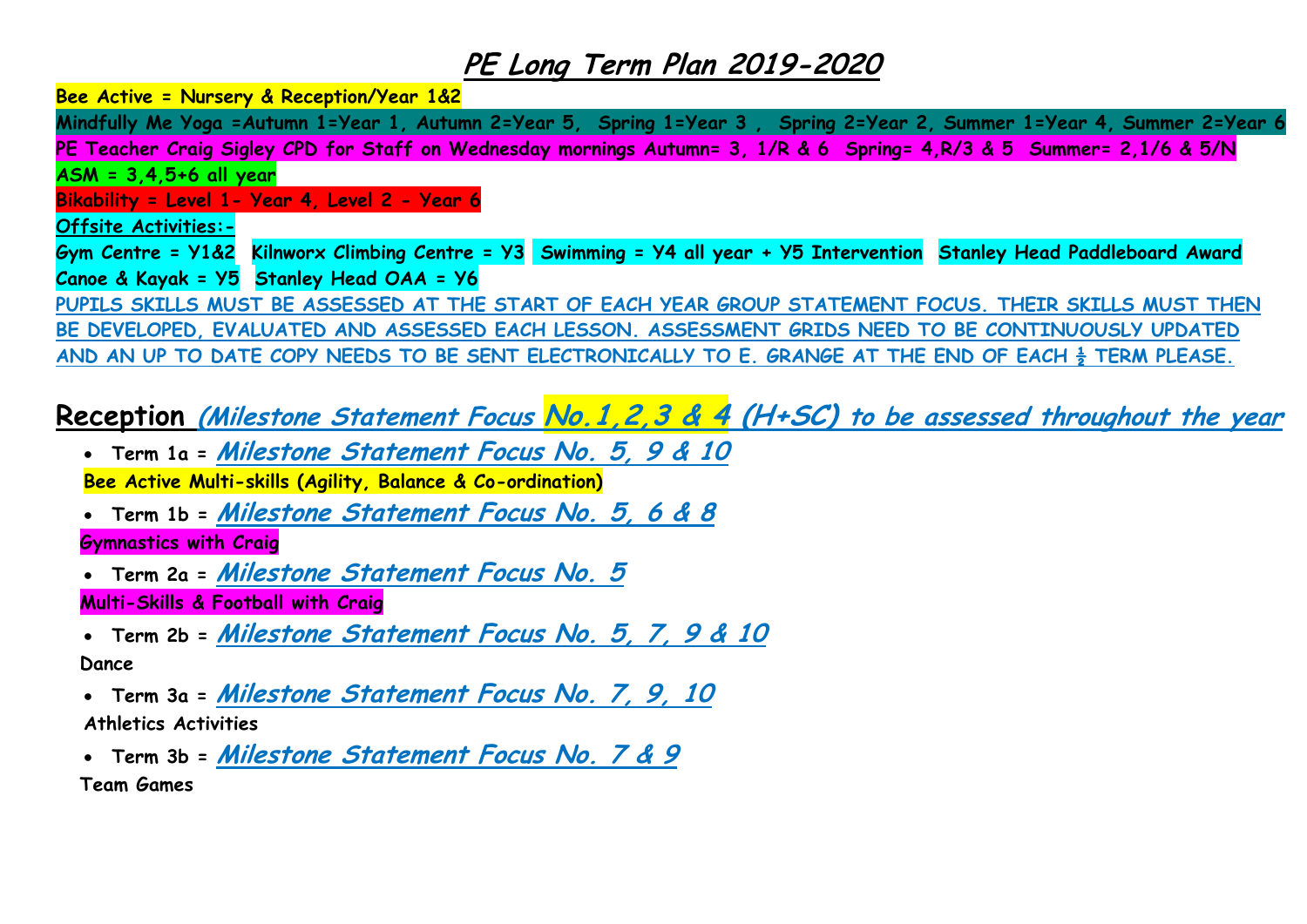**Bee Active = Nursery & Reception/Year 1&2** 

**Mindfully Me Yoga =Autumn 1=Year 1, Autumn 2=Year 5, Spring 1=Year 3 , Spring 2=Year 2, Summer 1=Year 4, Summer 2=Year 6 PE Teacher Craig Sigley CPD for Staff on Wednesday mornings Autumn= 3, 1/R & 6 Spring= 4,R/3 & 5 Summer= 2,1/6 & 5/N ASM = 3,4,5+6 all year Bikability = Level 1- Year 4, Level 2 - Year 6 Offsite Activities:- Gym Centre = Y1&2 Kilnworx Climbing Centre = Y3 Swimming = Y4 all year + Y5 Intervention Stanley Head Paddleboard Award Canoe & Kayak = Y5 Stanley Head OAA = Y6 PUPILS SKILLS MUST BE ASSESSED AT THE START OF EACH YEAR GROUP STATEMENT FOCUS. THEIR SKILLS MUST THEN BE DEVELOPED, EVALUATED AND ASSESSED EACH LESSON. ASSESSMENT GRIDS NEED TO BE CONTINUOUSLY UPDATED AND AN UP TO DATE COPY NEEDS TO BE SENT ELECTRONICALLY TO E. GRANGE AT THE END OF EACH ½ TERM PLEASE.**

# **Year 1 (Milestone Statement Focus No.8 to be assessed throughout the year, No.7 to be covered in Year 4)**

- **Term 1a = Milestone Statement Focus No. 1, 2, 5 & 6 Mindfully Me Yoga Agility & Co-ordination / Multi-Skills with Craig**
- **Term 1b = Milestone Statement Focus No. 1, 3 & 5**
- **Multi-Skills & Football/Benchball**
- **Term 2a = Milestone Statement Focus No. 2, 4 & 5 / 3 Dance**
- **(Gym Centre = 2, 4 & 5) Health Related Exercise (Gym Centre = 2, 4 & 5) Athletics Activities with Craig (Gym Centre = 2, 4 & 5) Multi-Skills & Striking and Fielding**

 **Term 2b = Milestone Statement Focus No. 3, 4 & 5 Term 3a = Milestone Statement Focus No. 2, 3 & 5 Term 3b = Milestone Statement Focus No. 1 & 5 /2, 4, 5 & 6**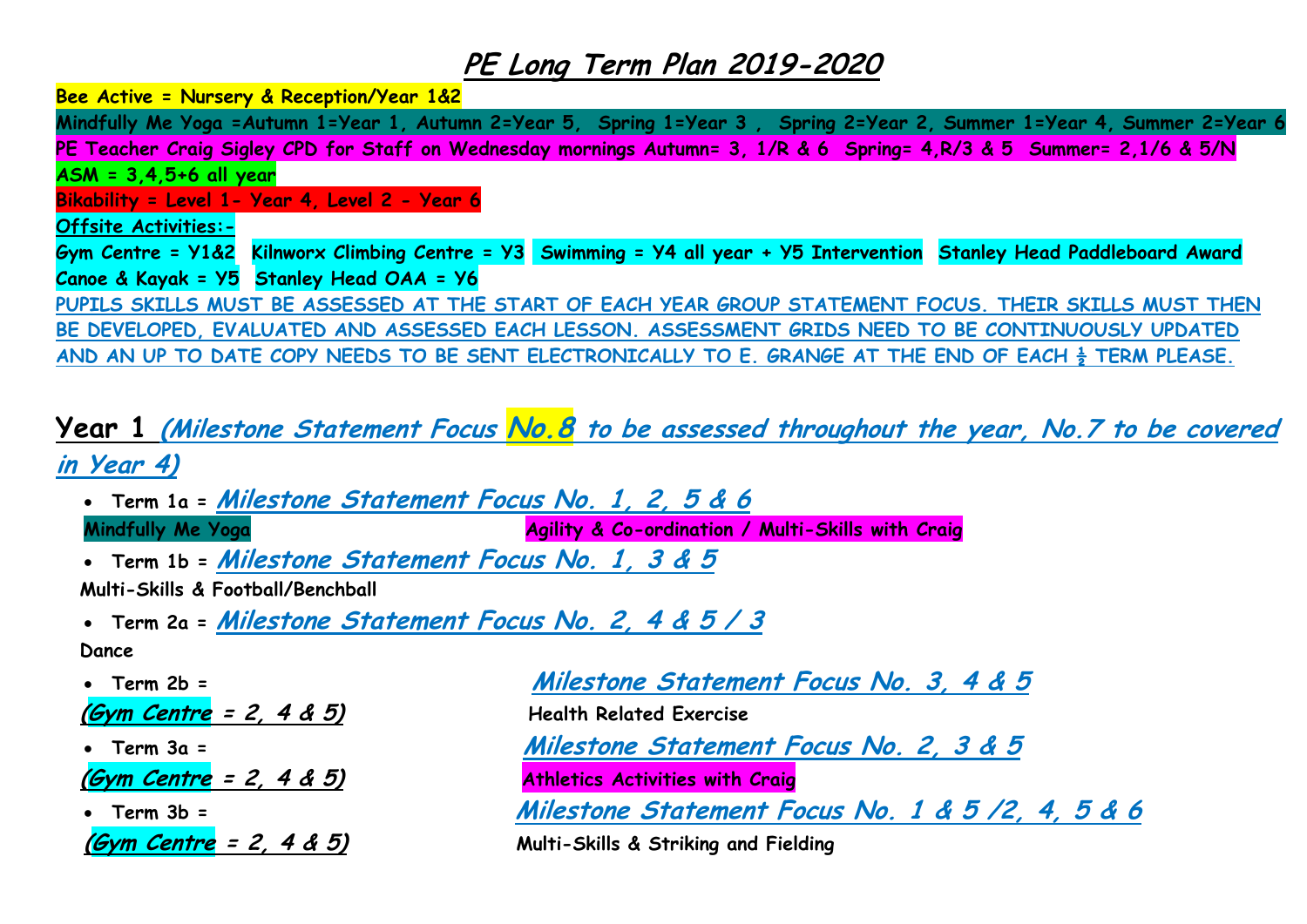**Bee Active = Nursery & Reception/Year 1&2** 

**Mindfully Me Yoga =Autumn 1=Year 1, Autumn 2=Year 5, Spring 1=Year 3 , Spring 2=Year 2, Summer 1=Year 4, Summer 2=Year 6 PE Teacher Craig Sigley CPD for Staff on Wednesday mornings Autumn= 3, 1/R & 6 Spring= 4,R/3 & 5 Summer= 2,1/6 & 5/N ASM = 3,4,5+6 all year Bikability = Level 1- Year 4, Level 2 - Year 6 Offsite Activities:- Gym Centre = Y1&2 Kilnworx Climbing Centre = Y3 Swimming = Y4 all year + Y5 Intervention Stanley Head Paddleboard Award Canoe & Kayak = Y5 Stanley Head OAA = Y6 PUPILS SKILLS MUST BE ASSESSED AT THE START OF EACH YEAR GROUP STATEMENT FOCUS. THEIR SKILLS MUST THEN BE DEVELOPED, EVALUATED AND ASSESSED EACH LESSON. ASSESSMENT GRIDS NEED TO BE CONTINUOUSLY UPDATED AND AN UP TO DATE COPY NEEDS TO BE SENT ELECTRONICALLY TO E. GRANGE AT THE END OF EACH ½ TERM PLEASE.**

# **Year 2 (Milestone Statement Focus No.8 to be assessed throughout the year, No.7 to be covered in Year 4)**

| • Term $1a =$                               |                                               |                   |
|---------------------------------------------|-----------------------------------------------|-------------------|
| <u>(Gym Centre</u> = 1, 2 & 5)              | Multi-Skills & Handball                       |                   |
| $\bullet$ Term 1b =                         |                                               |                   |
| (Gym Centre = 1, 2 & 5)                     | <b>Multi-Skills &amp; Football</b>            |                   |
| $\bullet$ Term 2a =                         |                                               |                   |
| $(Gym$ Centre = 1, 2 & 5)                   | Dance                                         |                   |
| $Term 2b =$                                 |                                               |                   |
| Multi-Skills & Uni-Hoc                      | Cross Country & HRE                           | Mindfully Me Yoga |
| • Term $3a =$                               |                                               |                   |
| Multi-Skills & Tag Rugby with Craig         | <b>Athletics Activities</b>                   |                   |
| $Term 3b =$                                 |                                               |                   |
| <b>Multi-Skills &amp; Tennis with Craig</b> | Orienteering + Outdoor Adventurous Activities |                   |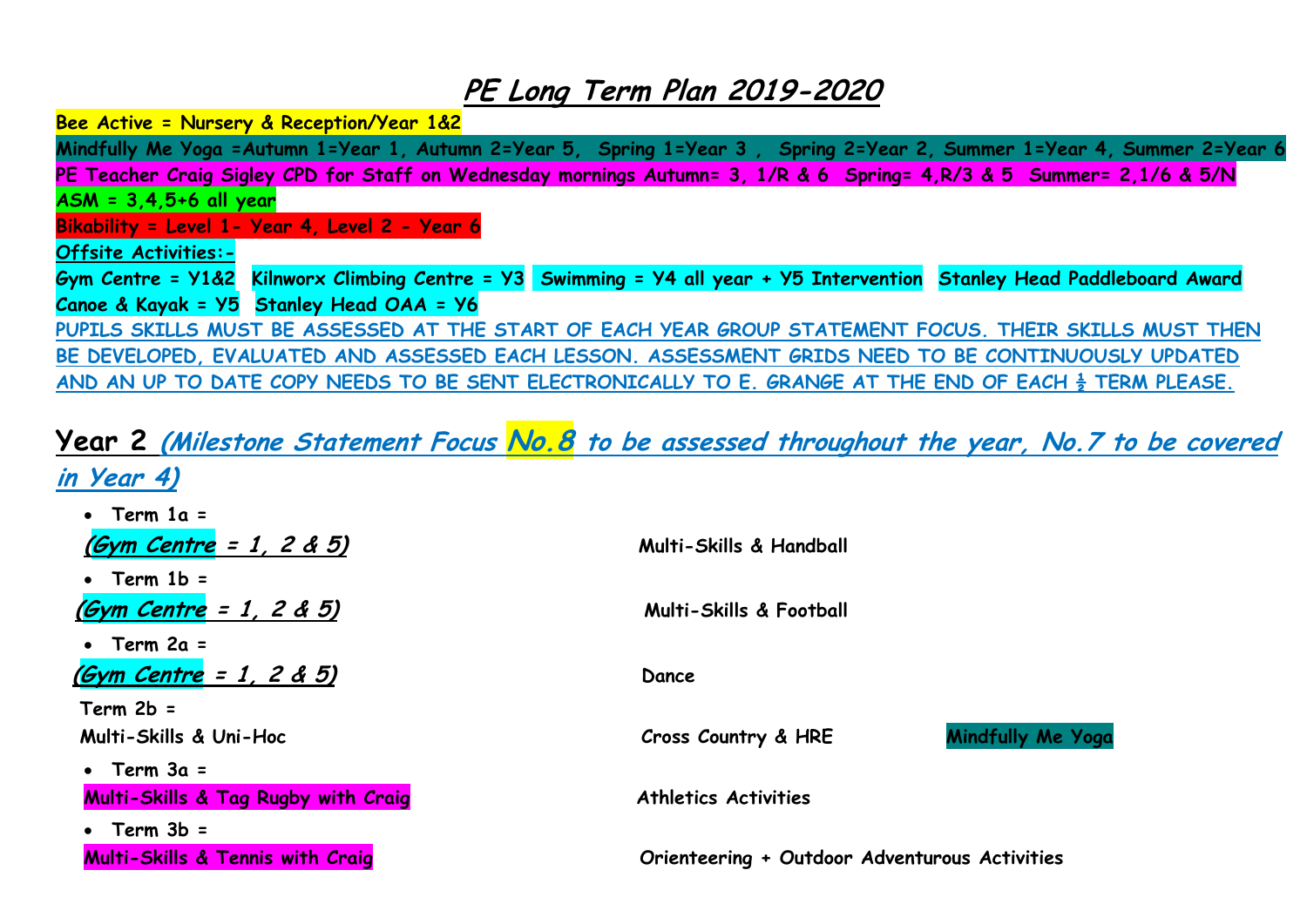**Bee Active = Nursery & Reception/Year 1&2** 

**Mindfully Me Yoga =Autumn 1=Year 1, Autumn 2=Year 5, Spring 1=Year 3 , Spring 2=Year 2, Summer 1=Year 4, Summer 2=Year 6 PE Teacher Craig Sigley CPD for Staff on Wednesday mornings Autumn= 3, 1/R & 6 Spring= 4,R/3 & 5 Summer= 2,1/6 & 5/N ASM = 3,4,5+6 all year Bikability = Level 1- Year 4, Level 2 - Year 6 Offsite Activities:- Gym Centre = Y1&2 Kilnworx Climbing Centre = Y3 Swimming = Y4 all year + Y5 Intervention Stanley Head Paddleboard Award Canoe & Kayak = Y5 Stanley Head OAA = Y6 PUPILS SKILLS MUST BE ASSESSED AT THE START OF EACH YEAR GROUP STATEMENT FOCUS. THEIR SKILLS MUST THEN BE DEVELOPED, EVALUATED AND ASSESSED EACH LESSON. ASSESSMENT GRIDS NEED TO BE CONTINUOUSLY UPDATED AND AN UP TO DATE COPY NEEDS TO BE SENT ELECTRONICALLY TO E. GRANGE AT THE END OF EACH ½ TERM PLEASE. Year 3 (Milestone Statement Focus No.9 to be assessed throughout the year, No.8 to be covered in Year 4) • Term 1a = (Striking & Fielding) Cricket with Craig including 10min Cross Country as part of warm-up ASM = (Net/Wall Games) Tennis Term 1b** = **(Invasion Games) Football with Craig with 10min Cross Country as part of warm-up ASM = (Invasion Games) Handball Term 2a = Milestone Statement Focus No. 3 & 6 (ASM= 2 & 4) (Invasion Games)** Uni-hoc **Mindfully Me Yoga** ASM = Gymnastics **• Term** 2b =  **(OAA) Climbing @ Kilnworx / Multi-Skills and Health Related Exercise with Craig ASM = Dance Term 3a = Milestone Statement Focus No.3, 4, 5 & 6 (ASM= 2, 3 & 6) Health Related Exercise ASM = Athletics Activities • Term 3b = (Invasion Games) High 5 Netball ASM = (Striking and Fielding Games) Kick Rounders/Rounders**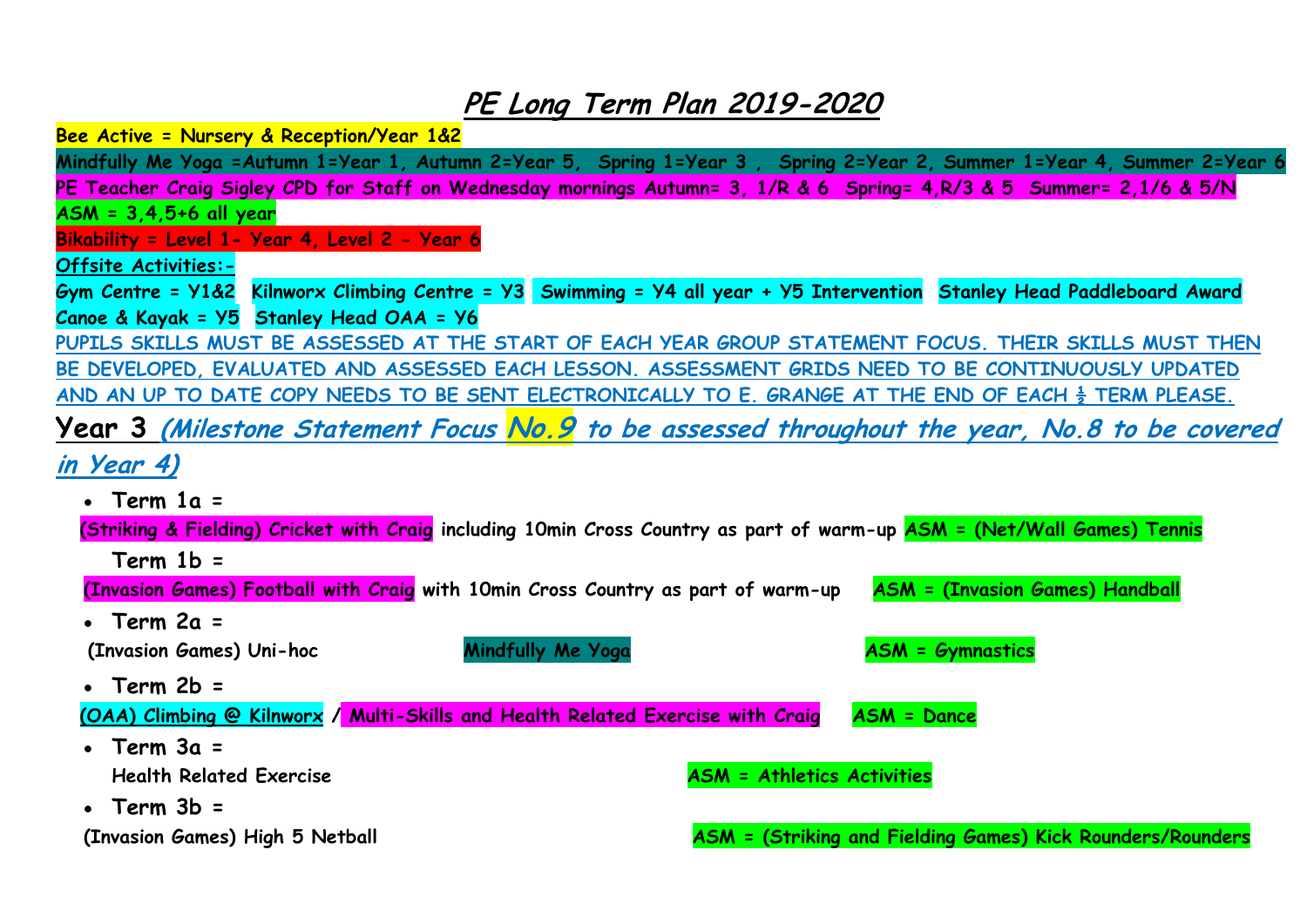**Bee Active = Nursery & Reception/Year 1&2** 

**Mindfully Me Yoga =Autumn 1=Year 1, Autumn 2=Year 5, Spring 1=Year 3 , Spring 2=Year 2, Summer 1=Year 4, Summer 2=Year 6 PE Teacher Craig Sigley CPD for Staff on Wednesday mornings Autumn= 3, 1/R & 6 Spring= 4,R/3 & 5 Summer= 2,1/6 & 5/N ASM = 3,4,5+6 all year Bikability = Level 1- Year 4, Level 2 - Year 6 Offsite Activities:- Gym Centre = Y1&2 Kilnworx Climbing Centre = Y3 Swimming = Y4 all year + Y5 Intervention Stanley Head Paddleboard Award Canoe & Kayak = Y5 Stanley Head OAA = Y6 PUPILS SKILLS MUST BE ASSESSED AT THE START OF EACH YEAR GROUP STATEMENT FOCUS. THEIR SKILLS MUST THEN** 

**BE DEVELOPED, EVALUATED AND ASSESSED EACH LESSON. ASSESSMENT GRIDS NEED TO BE CONTINUOUSLY UPDATED AND AN UP TO DATE COPY NEEDS TO BE SENT ELECTRONICALLY TO E. GRANGE AT THE END OF EACH ½ TERM PLEASE.**

## **Year 4 (Milestone Statement Focus No.5 to be assessed throughout the year, KS1&2 Swimming Statements covered this year.**

| $\cdot$ Term 1a =                             |                                    |                                                    |
|-----------------------------------------------|------------------------------------|----------------------------------------------------|
| 15min Cross Country during the week           | 45min Swimming @ Clough Hall       | <b>ASM = (Invasion Games) Football</b>             |
| $Term 1b =$                                   |                                    |                                                    |
| 15min Cross Country during the week           | 45min Swimming @ Clough Hall       | <b>ASM = (Invasion Games) Tag Rugby</b>            |
| $\cdot$ Term 2a =                             |                                    |                                                    |
| 45min Swimming @ Jubilee 2                    | <b>Gymnastics with Craig</b>       | <b>ASM = Handball Bikeability L1</b>               |
| $\cdot$ Term 2b =                             |                                    |                                                    |
| 45min Swimming @ @ Jubilee 2                  | (Invasion Games) Hockey with Craig | <b>ASM = Dance</b>                                 |
| • Term $3a =$                                 |                                    |                                                    |
| 45min Swimming @ Jubilee 2                    | Mindfully Me Yoga                  | <b>ASM = Athletics Activities</b>                  |
| $\cdot$ Term $3b =$                           |                                    |                                                    |
| 15min Health Related Exercise during the week | 45min Swimming @ Jubilee 2         | <b>ASM</b> = (Striking and Fielding Games) Cricket |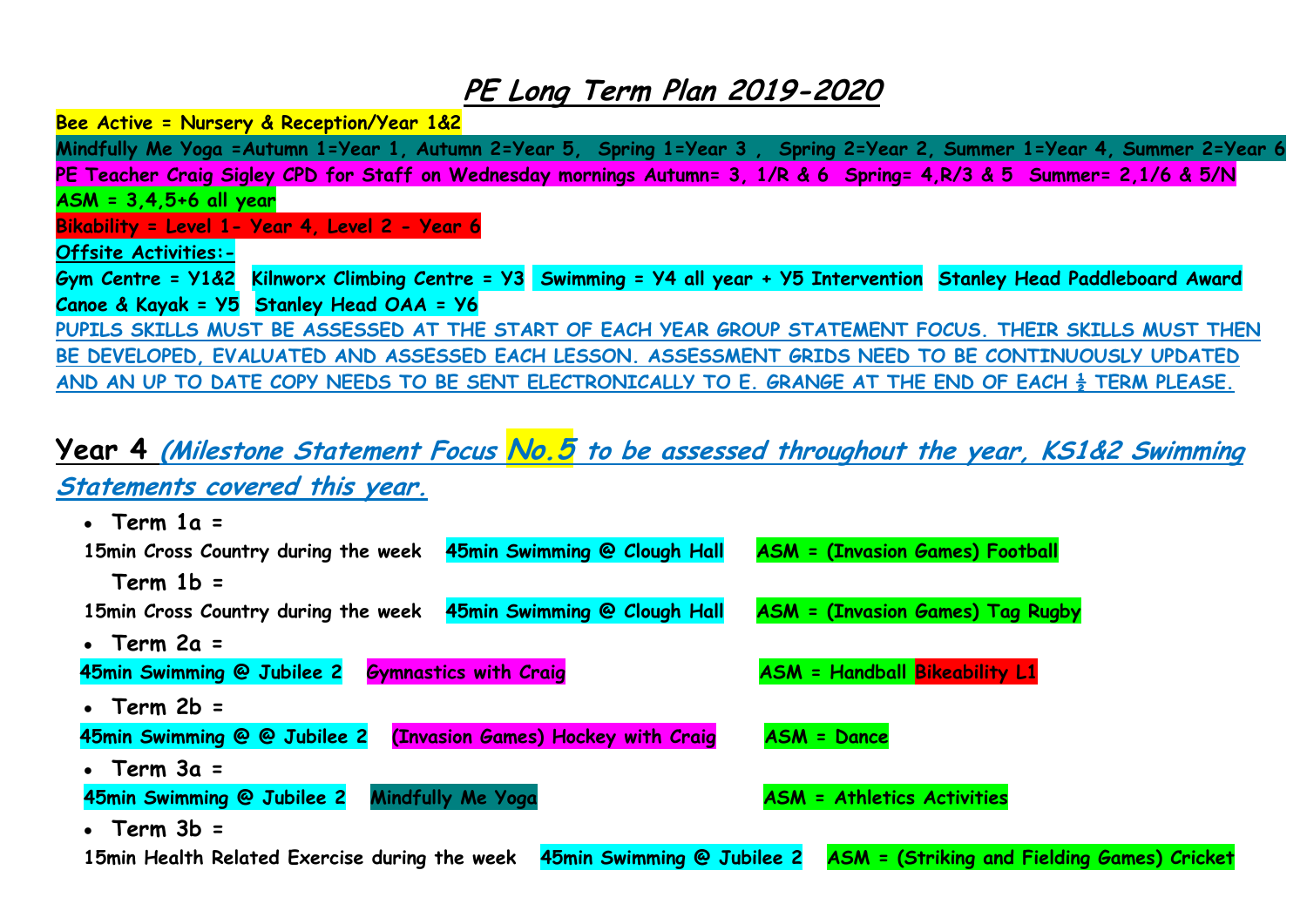**Bee Active = Nursery & Reception/Year 1&2** 

**Mindfully Me Yoga =Autumn 1=Year 1, Autumn 2=Year 5, Spring 1=Year 3 , Spring 2=Year 2, Summer 1=Year 4, Summer 2=Year 6 PE Teacher Craig Sigley CPD for Staff on Wednesday mornings Autumn= 3, 1/R & 6 Spring= 4,R/3 & 5 Summer= 2,1/6 & 5/N ASM = 3,4,5+6 all year Bikability = Level 1- Year 4, Level 2 - Year 6 Offsite Activities:- Gym Centre = Y1&2 Kilnworx Climbing Centre = Y3 Swimming = Y4 all year + Y5 Intervention Stanley Head Paddleboard Award Canoe & Kayak = Y5 Stanley Head OAA = Y6 PUPILS SKILLS MUST BE ASSESSED AT THE START OF EACH YEAR GROUP STATEMENT FOCUS. THEIR SKILLS MUST THEN BE DEVELOPED, EVALUATED AND ASSESSED EACH LESSON. ASSESSMENT GRIDS NEED TO BE CONTINUOUSLY UPDATED AND AN UP TO DATE COPY NEEDS TO BE SENT ELECTRONICALLY TO E. GRANGE AT THE END OF EACH ½ TERM PLEASE. Year 5 (Milestone Statement Focus No.4 to be assessed throughout the year, No.8 to be covered in Year 4) Term 1a = Milestone Statement Focus No. 5 & 6 (ASM= 1, 5 & 6) (Net/Wall Games) Tennis with 10min Cross Country as part of warm-up ASM = (Invasion) Handball & Sportshall Athletics Term 1b = Milestone Statement Focus No. 1 & 3 (ASM= 1 & 3) Dance Mindfully Me Yoga ASM = (Invasion Games) High 5 Netball & Sportshall Athletics • Term 2a = (Invasion Games) Hockey with Craig ASM = (Invasion) Tag Rugby Term 2b = Milestone Statement Focus No. 5 & 7 (ASM= 5 & 6) Gymnastics with Craig Asmustics with Craig ASM = (Invasion) Football • Term 3a = (Striking and Fielding Games) Cricket with Craig ASM = Athletics Activities Term 3b = Milestone Statement Focus No. 1 & 6 (ASM= 5 & 6) HRE & Orienteering (OAA) Canoeing & Kayaking @ Stanley Head ASM = / (Striking and Fielding Games) Rounders**